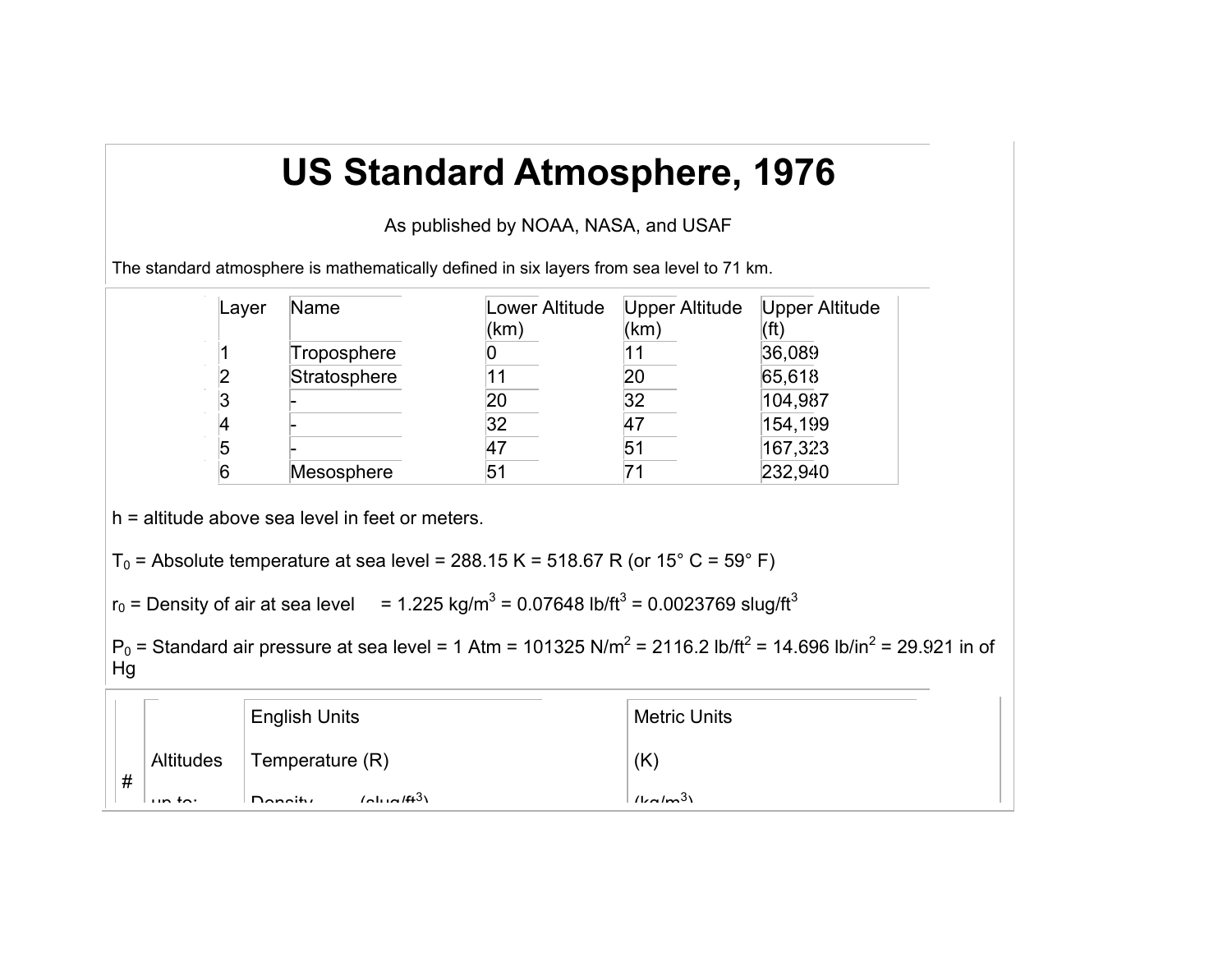|                   | $(s\log/\text{ft}^3)$<br>Density                  | (kg/m <sup>3</sup> )                        |
|-------------------|---------------------------------------------------|---------------------------------------------|
|                   | $(lb/ft^2)$<br>Pressure                           | (N/m <sup>2</sup> )                         |
| h is measured in: | feet                                              | meters                                      |
|                   | $T = T_0 (1 - h / 145442 ft)$                     | $T = T_0 (1 - h / 44329 m)$                 |
| 11 km<br>1        | $r = r_0 (1 - h / 145442 ft)^{4.255876}$          | $r = r_0 (1 - h / 44329 m)^{4.255876}$      |
|                   | P = $P_0$ (1 – h / 145442 ft) <sup>5.255876</sup> | $P = P_0 (1 - h / 44329 m)^{5.255876}$      |
|                   | $T = T_0 (0.751865)$                              | $T = T_0 (0.751865)$                        |
| 20 km<br>2        | $r = r_0 (0.297076)e^{((36089-h)/20806)}$         | $r = r_0 (0.297076)e^{((10999-h)/6341.4)}$  |
|                   | $P = P_0 (0.223361)e^{((36089-h)/20806)}$         | $P = P_0 (0.223361)e^{((10999-h)/6341.4)}$  |
|                   | $T = T_0 (0.682457 + h/945374)$                   | $T = T_0 (0.682457 + h/288136)$             |
| 32 km<br>3        | $r = r_0 (0.978261 + h/659515)^{-35.16319}$       | $r = r_0 (0.978261 + h/201010)^{-35.16319}$ |
|                   | $P = P_0 (0.988626 + h/652600)^{-34.16319}$       | $P = P_0 (0.988626 + h/198903)^{-34.16319}$ |
|                   | $T = T_0 (0.482561 + h/337634)$                   | $T = T_0 (0.482561 + h/102906)$             |
| 47 km<br>4        | $r = r_0 (0.857003 + h/190115)^{-13.20114}$       | $r = r_0 (0.857003 + h/57944)^{-13.20114}$  |
|                   | $P = P_0 (0.898309 + h/181373)^{-12.20114}$       | $P = P_0 (0.898309 + h/55280)^{-12.20114}$  |